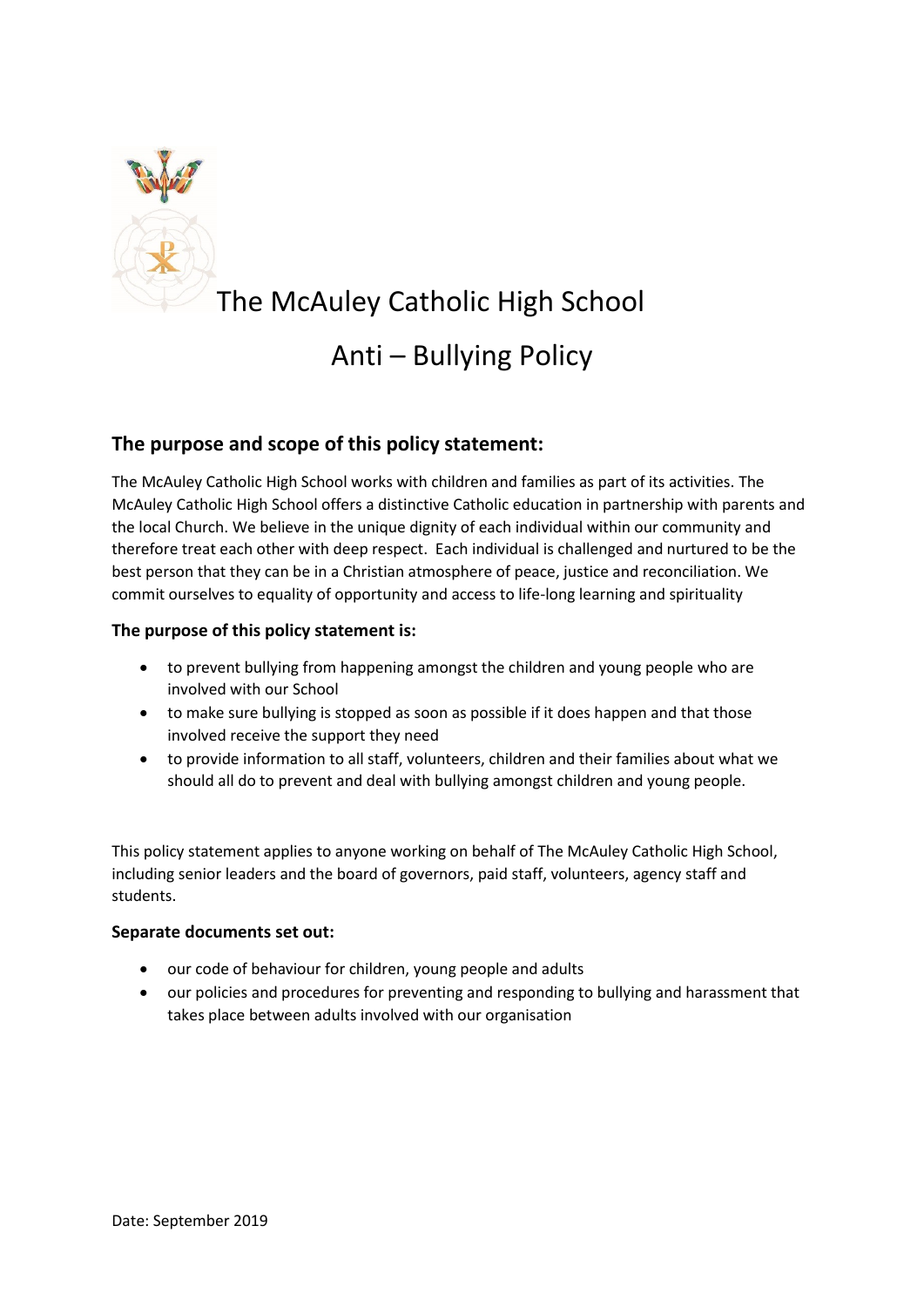# **What is bullying?**

Bullying includes a range of abusive behaviour that is

- repeated
- intended to hurt someone either physically or emotionally .

More detailed information about bullying is available from – www.

learning.nspcc.org.uk/child-abuse-and-neglect/bullying

# **We believe that:**

- children and young people should never experience abuse of any kind
- we have a responsibility to promote the welfare of all children and young people, to keep them safe and to practise in a way that protects them.

# **We recognise that:**

- bullying causes real distress. It can affect a person's health and development and, at the extreme, can cause significant harm
- all children, regardless of age, disability, gender reassignment, race, religion or belief, sex or sexual orientation, have the right to equal protection from all types of harm or abuse
- everyone has a role to play in preventing all forms of bullying (including online) and putting a stop to bullying.

# **We will seek to prevent bullying by:**

- developing a code of behaviour that sets out how everyone involved in our organisation is expected to behave, both in face-to-face contact and online
- Communicating regular through assemblies, form time, staff training, social media and School website to staff, children and families who use our organisation about bullying and how to prevent it. The key areas will focus on:
	- o group members' responsibilities to look after one another and uphold the behaviour code
	- o practising skills such as listening to each other
	- o respecting the fact that we are all different
	- o making sure that no one is without friends
	- $\circ$  dealing with problems in a positive way
	- o checking that our anti-bullying measures are working well
- The School 'Buddies' will promote the Schools Anti Bullying message and proving support at lunchtimes for pupils who are at risk of being bullied or who are likely to bully.

The EMMAUS centre with Mrs S Hibbert and Mrs C Roberts lead the Schools Anti – Bullying agenda promoting Anti – Bullying within the School.